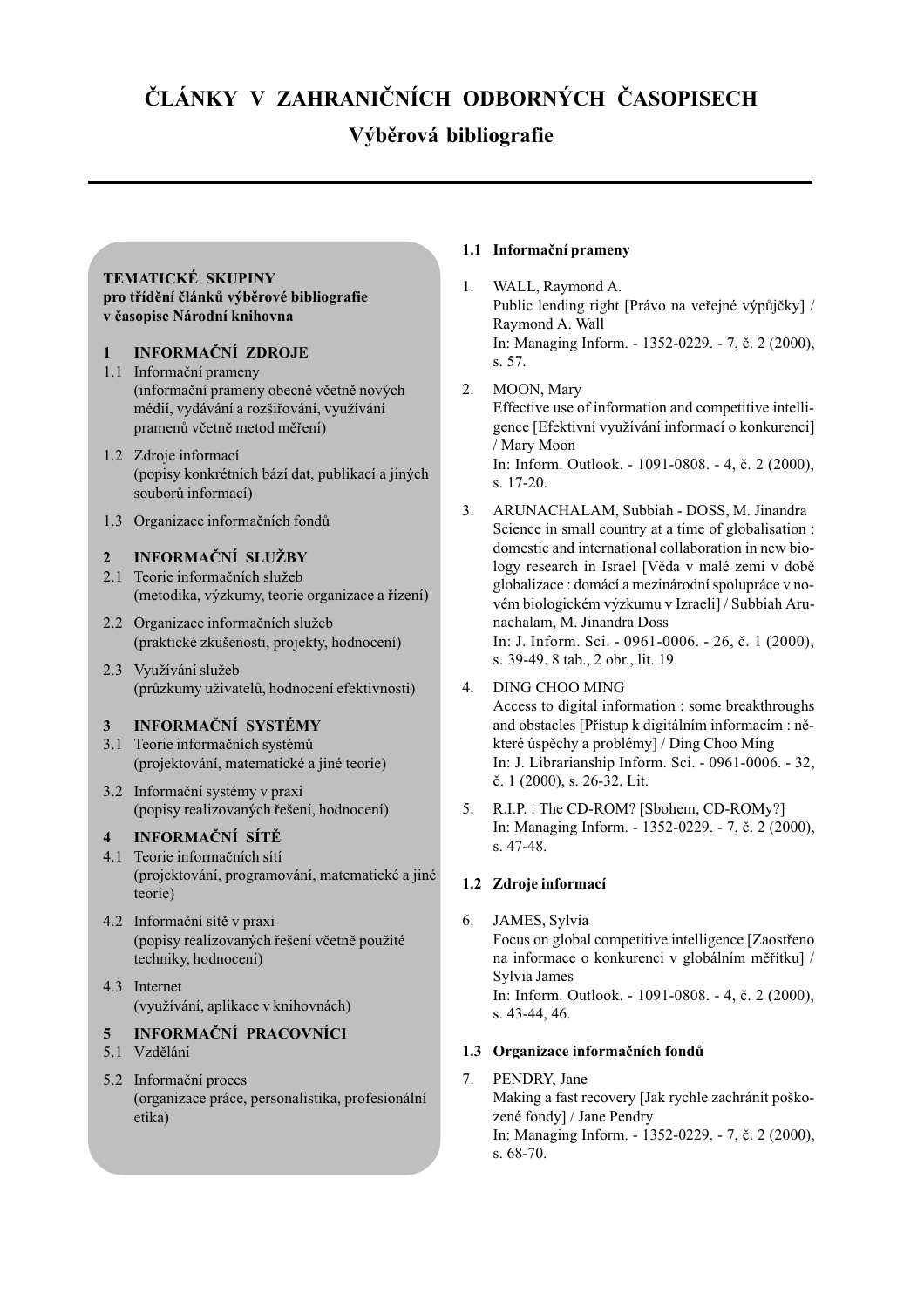#### 2.1 Teorie informačních služeb

- 8. BRIDGES, Peggy Bass MORGAN, Suzette Fitting the pieces together : Developing better services for end-users [Aby vše klapalo : vývoj lepších služeb pro koncové uživatele] / Peggy Bass Bridges, Suzette Morgan In: Comput. Libr. - 1041-7915. - 20, è. 3 (2000), s. 26-31. Lit.
- 9. BETCHER, Audrey Strikeout or home run? : Managing public access to the internet [Strikeout nebo home run? : jak řídit přístup veřejnosti k internetu] / Audrey Betcher In: Comput. Libr. - 1041-7915. - 20, è. 4 (2000), s. 28-33.
- 10. BALTZER, Jan A.

Consider four-legged stool as you plan for information technology [Plánujete-li informaèní technologie, představte si je jako stoličku se čtyřmi nohami] / Jan A. Baltzer

In: Comput. Libr. - 1041-7915. - 20, è. 4 (2000), s. 42-45.

11. McMAHON, Tim

Outsourcing the portal : Another Branch in the Decision Tree [Zadání portálu externistům : další větev na rozhodovacím stromě] / Tim McMahon In: Inform. Outlook. - 1091-0808. - 4, è. 1 (2000), s. 23-26.

12. BAKER, Katherine

Flexible work styles in the corporate research center [Pružný pracovní styl v podnikovém výzkumném centru] / Katherine Baker

In: Inform. Outlook. - 1091-0808. - 4, è. 1 (2000), s. 28-30.

13. SONG, Min

Visualization in information retrieval : a three-level analysis [Vizualizace ve vyhledávání informací : tříúrovňová analýza] / Min Song

In: J. Inform. Sci. - 0961-0006. - 32, è. 1 (2000), s. 3-19. Lit. 120.

### 2.2 Organizace informačních služeb

14. EVANS, Beth

Letting the PC be the instructor [Nechte počítač učit] / Beth Evans

In: Comput. Libr. - 1041-7915. - 20, è. 3 (2000), s. 40-44. Lit.

15. Distance Education : Current Impact, Future Trends [Dálkové studium : souèasný význam, budoucí trendy]

In: FID Rev. - 1389-8450. - 1, 2/3 (1999), s. 5-144.

16. CHOCHREK, Denise Market the value to your competitive intelligence : An added role for the information center [Tržní hodnota Vaich znalostí o konkurenci : nová úloha informaèního centra] / Denise Chochrek In: Inform. Outlook. - 1091-0808. - 4, è. 2 (2000), s. 32-35.

17. EYRE, Gayner

School libraries services revisited : the management implications of delegated funding [Nový pohled na služby školních knihoven : důsledky delegovaného financování na řízení] / Gayner Eyre In: J. Librarianship Inform. Sci. - 0961-0006. - 32, è. 1 (2000), s. 33-43. Lit.

- 18. MARCELLA, Rita BAXTER, Graeme Citizenship information service provision in the United Kingdom [Poskytování informací o obèanství ve Spojeném království : prùzkum 27 vybraných agentur] / Rita Marcella, Graeme Baxter In: J. Librarianship Inform. Sci. - 0961-0006. - 32, è. 1 (2000), s. 9-25. Lit.
- 19. JOHNSON, Rosalind Discover : European funding [Financování v Evropské unii] / Rosalind Johnson In: Managing Inform. - 1352-0229. - 7, è. 1 (2000), s. 28, 31-32.
- 20. MOSCOSO, Purificación EXTREMENO, Ana Country report : Spain [Zpráva o zemi : Španělsko] / Purificación Moscoso, Ana Extremeno In: Managing Inform. - 1352-0229. - 7, è. 1 (2000), s. 42-49, 51, 53.
- 21. GRANT, Alice

Rising to the challenge : Redefining museums in the knowledge economy [Odpověd na výzvy : nové pojetí muzeí v ekonomice založené na znalostech] / Alice Grant In: Managing Inform. - 1352-0229. - 7, è. 1 (2000), s. 66-68.

22. OCKENFELD, Marlies

Von INFO 2000 zu eEurope - Eine Informationsgesellschaft für alle [Od programu INFO 2000 k elektronické Evropě - informační společnost pro všechny] / Marlies Ockenfeld

In: Nachr. Dok. - 0027-7436. - 51, 3/4 (2000), s. 3-4.

23. MAS, Jordi

Technologische Zusammenarbeit mit den Ländern des südlichen Mittelmeerraums auf dem Gebiet der Informations- und Kommunikationstechnik [Technologická spolupráce zemí jižního Středomoří v oblasti informaèní a komunikaèní techniky] / Jordi Mas In: Nachr. Dok. - 0027-7436. - 51, 3/4 (2000), s. 5-12.

#### 2.3 Využívání služeb

24. REID, Will - McKEOWN, Steve - SPRECKLEY, Caroline

Exploiting regional information expertise for the benefit of SMEs [Využívání regionálních informací ve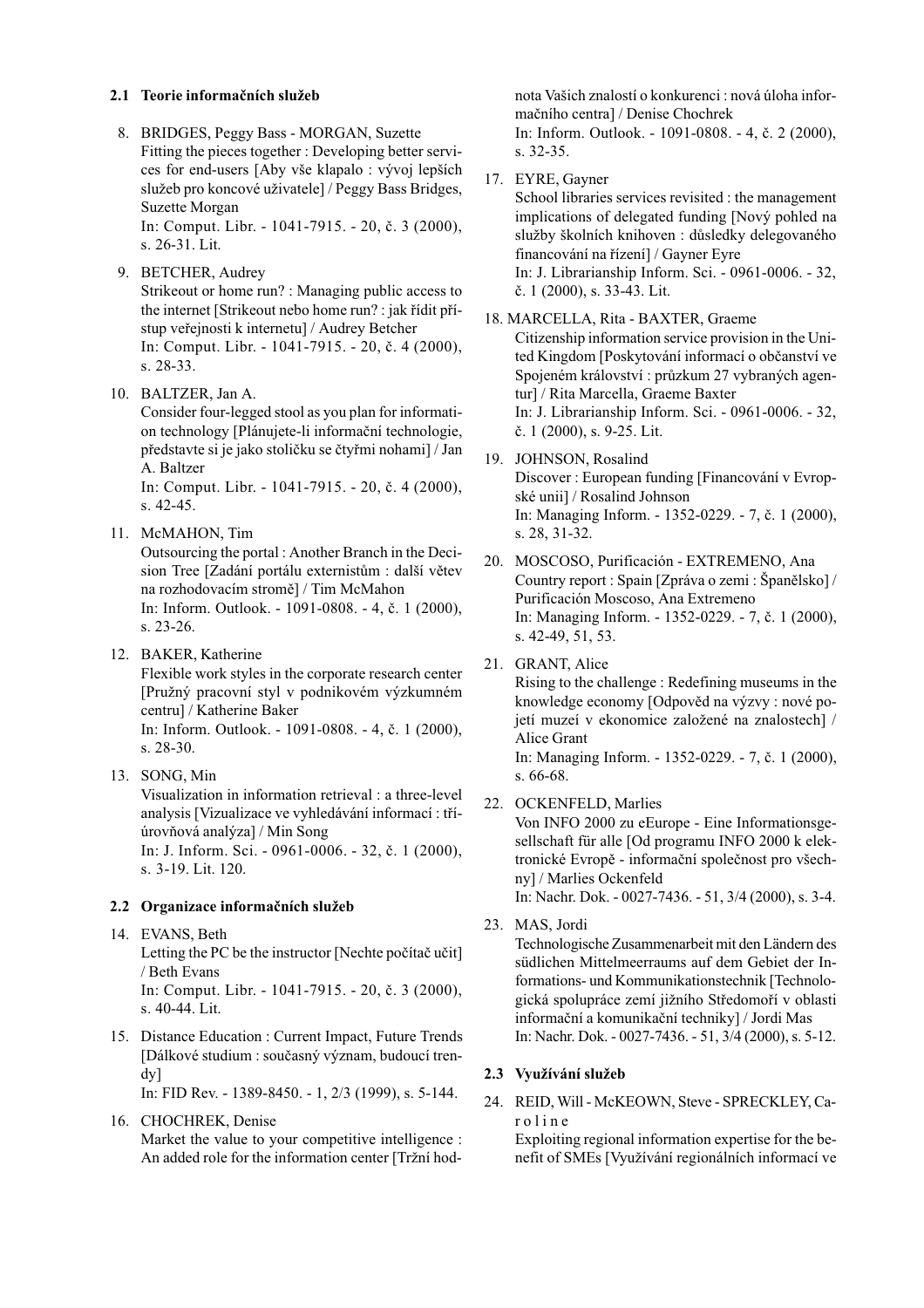prospěch malých a středních podniků] / Will Reid, Steve McKeown, Caroline Spreckley In: Managing Inform. - 1352-0229. - 7, è. 2 (2000), s. 38-39, 41.

#### 3.1 Teorie informaèních systémù

25. MARTIN, William J.

Approches to the measurement of the impact of knowledge management programmes [Přístupy k měření úspěšnosti programů znalostního managementu] / William J. Martin In: J. Inform. Sci. - 0961-0006. - 26, è. 1 (2000),

s. 21-27. Lit. 10.

#### 3.2 Informaèní systémy v praxi

26. ROGERS, Eric

Designing a web-based desktop : That's easy it navigate [Jak navrhnout webovské rozhraní : navigování uživatelů je maličkost] / Eric Rogers In: Comput. Libr. - 1041-7915. - 20, è. 4 (2000), s. 34-36, 38-40.

27. LEININGER, Kurt

Interindexer consistency in PsycINFO [Soulad mezi indexátory v databázi PsycINFO] / Kurt Leininger In: J. Inform. Sci. - 0961-0006. - 26, è. 1 (2000), s. 4-8. Lit.

#### 4.2 Informační sítě v praxi

28. PRETTY, Judith A. MIDAS-NET - ein erfolgreiches europäisches Projekt [MIDAS-NET - úspěšný evropský projekt] / Judith A. Pretty In: Nachr. Dok. - 0027-7436. - 51, 3/4 (2000), s. 27-30.

#### 4.3 Internet

- 29. KASSLER, Helene Competitive intelligence on the Internet : Going for the Gold [Informace o konkurenci na internetu : zlatý dùl] / Helene Kassler In: Inform. Outlook. - 1091-0808. - 4, è. 2 (2000), s. 37-42.
- 30. When museums informatics meets the World Wide Web, it generates energy [Setkání informatiky používané v muzeích a WWW uvolňuje energii] In: J. Amer. Soc. Inform. Sci. - 0002-8231. - 51, è. 1 (2000), s. 3-68.
- 31. DAWSON, Heather New developments at SOSIG [Nový vývoj na SO-SIG (Social Science Information Gateway)] / Heather Dawson In: Managing Inform. - 1352-0229. - 7, è. 1 (2000), s. 54-55.
- 32. COULT, Graham E-Business and E-Commerce [Elektronický business a obchod] / Graham Coult In: Managing Inform. - 1352-0229. - 7, è. 1 (2000), s. 56-57, 59-61.
- 33. ROWLEY, Jennifer Portal Power [Síla portálù] / Jennifer Rowley In: Managing Inform. - 1352-0229. - 7, è. 1 (2000), s. 62, 64.
- 34. BOND, Oliver

From newsgroups to vortals : Virtual communities revisited [Od newsgroupù k vortalùm : virtuální komunity nově] / Oliver Bond In: Managing Inform. - 1352-0229. - 7, è. 1 (2000), s. 74-75.

35. BROCHARD, Carole - RUCK, Vincent

Internet: das sechste Medium? : Werbung und Kommunikation im Zeitalter des Internet im luxemburgischen Markt [Internet: šesté médium? : reklama a komunikace v éře internetu na lucemburském trhu] / Carole Brochard, Vincent Ruck In: Nachr. Dok. - 0027-7436. - 51, 3/4 (2000), s. 19-26. Lit. 8.

36. RATZEK, Wolfgang

Print vs Internet in Norwegen - Abschied von Provinzialität? [Tištěné informace versus internet v Norsku - konec provinènosti?] / Wolfgang Ratzek In: Nachr. Dok. - 0027-7436. - 51, 3/4 (2000), s. 13-18. Lit. 8.

#### 5.1 Vzdělání

- $37.$  Preparing for the CI role : A student's perspective [Pøíprava na získávání informací o konkurenci : studentský pohled] / Karen K. Trimberger In: Inform. Outlook. - 1091-0808. - 4, è. 2 (2000), s. 28-30.
- 38. PETERMAN, Thomas W.

Elements of Success at a Traditional/Virtual University : Lessons Learned from Three Years of Growth in Cyberspace [Co tvoří úspěch na tradiční a co na virtuální univerzitě : zkušenosti z tříletého pronikání do kyberprostoru] / Thomas W. Peterman In: J. Acad. Librarianship. - 0099-1333. - 26, è. 1 (2000), s. 27-32. Lit.

39. STALLINGS, Dees

The Virtual University : Legitimized at Century's End: Future Uncertain for the New Millennium [Virtuální univerzita : legitimizována na konci století, nejistá pro nové milénium] / Dees Stallings

In: J. Acad. Librarianship. - 0099-1333. - 26, è. 1 (2000), s. 3-14. Lit.